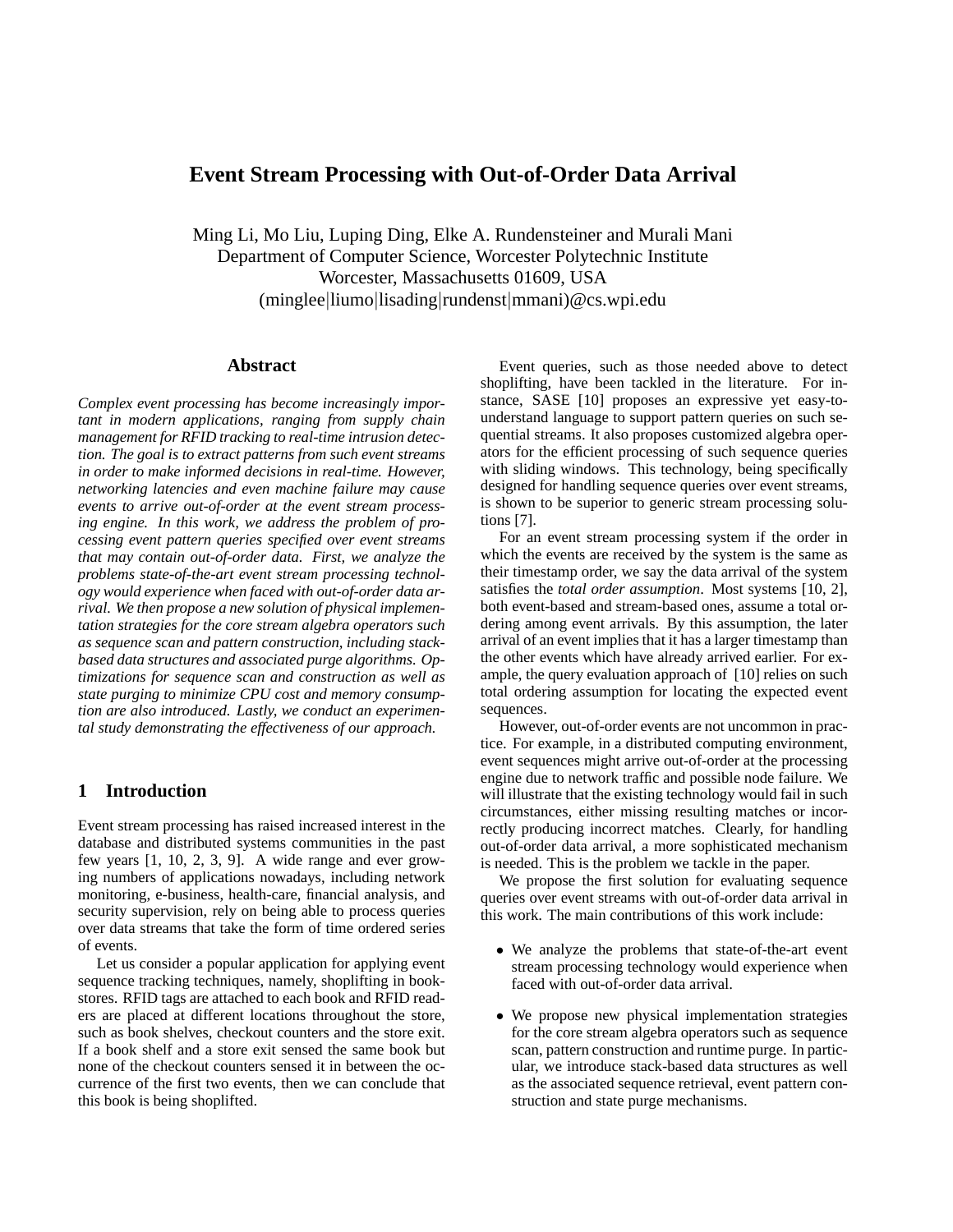- Optimizations for sequence scan and state purging to minimize CPU cost and memory consumption are introduced.
- We conduct an experimental study that demonstrates the effectiveness of our proposed approach over existing solutions.

In Section 2 we describe the event sequence query model and the basic execution approach we assume. Problems caused by the out-of-order data arrival are identified in Section 3. In Section 4, we propose our solution of event stream processing with out-of-order data arrival. An experimental analysis is given in Section 5, while related work is discussed in Section 6. Section 7 concludes this work.

## **2 Preliminary**

## **2.1 Events, Event Stream and Sequence Query**

**Events.** An event is defined to be an instantaneous occurrence of interest at a point in time. It can be a primitive event or a composite event [2]. Throughout this report, we use capitalized letters to represent event types and lower-case letters to represent event instances. A schema is associated with each event type. It includes the event type ID, a set of application-specific attributes and the timestamp which records the time when the event is generated.

**Event stream.** In most event processing scenarios, it is assumed that the input to the query system is a potentially infinite event stream that contains all events that might be of interest [10, 2, 1]. Therefore, the event stream is heterogeneous populated with event instances of different event types, thereby having different schemas. For example, in the RFID-based retail management scenario explained in [10], all the RFID readings are merged into a single stream and sorted by their timestamps. Hence the stream will contain the SHELF-READING events, the COUNTER-READING events and the EXIT-READING events.

**Event Sequence Query.** Event sequence queries are queries on the sequential event stream. [10] defines a language that can specify how individual event is filtered and how multiple events are correlated via time-based and value-based constraints. In this work, we utilize the SASE query language to express sequence queries with sliding windows. The following is an example using the SASE language for our previous case study, which finds out if any book is being taken out of a book store without going through the store's check-out counter:

EVENT SEQ(SHELF s, !(CHECKOUT c), EXIT e) WHERE s.id = c.id AND c.id = e.id WITHIN 1 hour

## **2.2 Overview of Query Algebra**

We assume here that the input event query has been translated into an algebraic query plan as proposed by [10]. We focus on a query plan based on the following operators: sequence scan (*SS*), sequence construction (*SC*), window (*WD*), selection (*SL*), and transformation (*TF*). The SS operator employs an NFA to detect matches to the event pattern specified in the query. The SC operator constructs the expected event sequences based on events retrieved by SS. SS and SC together form the SSC component in SASE. The SL operator filters event sequences by applying all the predicates specified in the query. The WD operator checks whether events in the input event sequence occur within a sliding window. The TF operator converts each input event sequence into a composite event.

**Example 1.** Figure 1 shows an example query plan for the sequence query *Q* depicted in the same figure using the SASE algegra.



**Figure 1. Event Query Plan**

### **2.2.1 Sequence Scan and Construction (SSC)**

SSC as the bottom-most operator constructs a nondeterministic finite automaton. Let N denote the number of events in the query that are not involved in the negation query patterns. Then the number of states in the NFA equal to  $N+1$ (including the starting state). A data structure named Active Instance Stack (*AIS*) is proposed by [10] for the execution of SSC. That is, instead of using a single stack for the NFA (Figure 2(a)), AIS associates a stack with each state of the NFA storing the events that triggered the NFA transition to this state. The events stored in each stack are called the active instances of this stack. In addition, for each active instance *e* in a stack, an extra field is created to record the most recent instance in the stack of the previous state (*RIP*). Figure 2(c) shows a partial input event stream. The events marked with an underscore are the ones being extracted during the sequence scan. All the retrieved events of type A, B and D are kept by AIS. Figure 2(b) shows the content of the three AIS stacks after the current of stream S depicted in Figure 2(c) has been received. In each stack, the active instances are listed from top to bottom in the order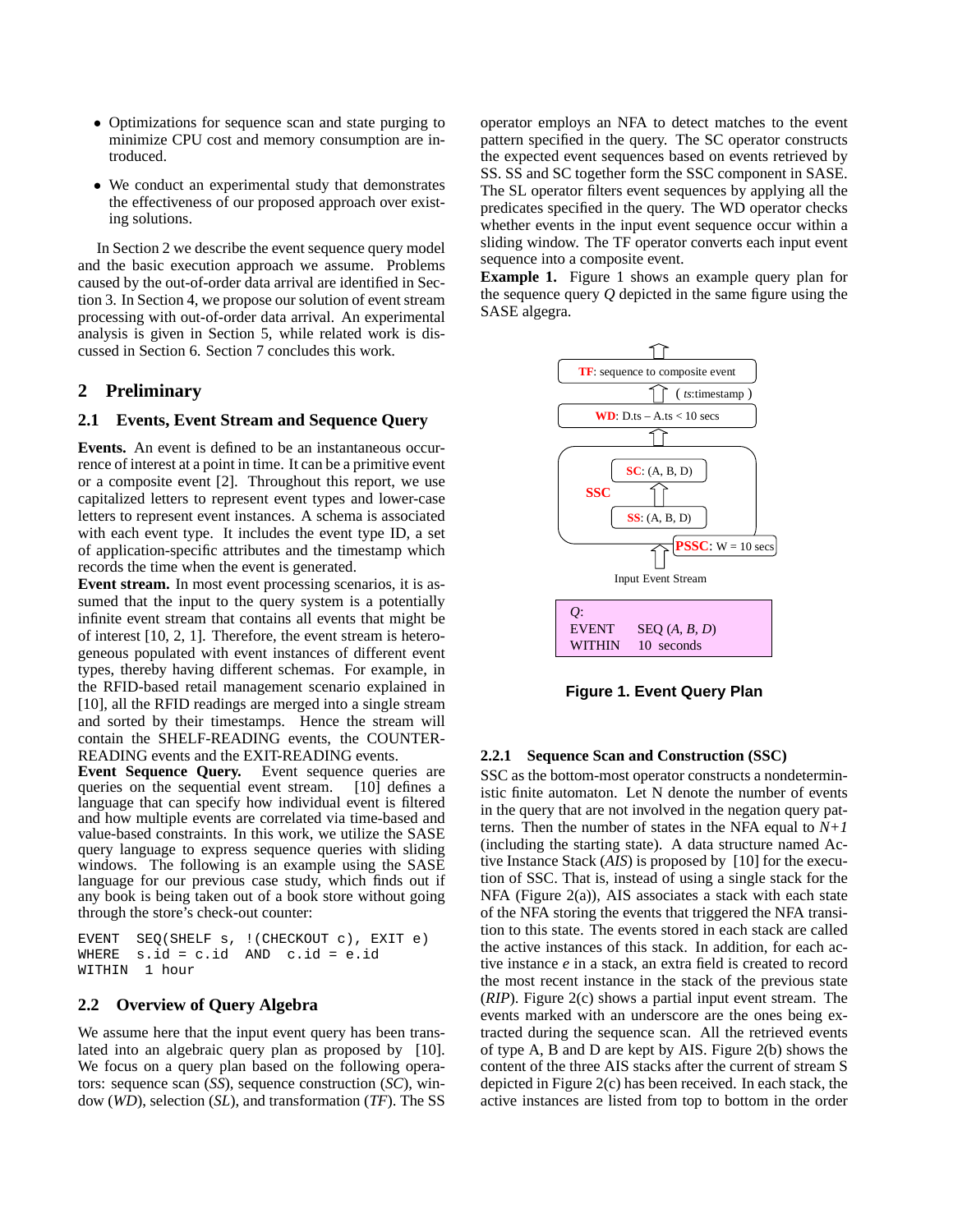

**Figure 2. Query Evaluation of SASE**

of their arrival. Take the active instance *b11* in stack S2 in Figure 2(b). The most recent instance in stack S1 (holding event instances of type A) before *b11* is *a7*. The RIP field of *b11* is thus set to *a7*, as shown in the parenthesis preceding *b11* in Figure 2(b).

The sequence construction is initiated for each active instance of the accepting state, in our case, *d10* and then *d15*. With AIS, the construction is simply done by a depth first search in the DAG that is rooted at this instance and contains all the RIP edges reachable from the root. Each rootto-leaf path in the DAG corresponds to one matched event sequence to be returned by this SSC operator. For example, the three event sequences created for the active instance *d15* are "*a3 b6 d15*", "*a3 b11 d15*" and "*a7 b11 d15*". Thus, after receiving the events in the input stream S depicted in Figure 2(c), the SSC operator should output four event sequences and then two of them will be removed by the WD operator. Totally there are two result sequences being produced, as shown in Figure 2(d).

#### **2.2.2 Purge at SSC (PSSC)**

State purge on SSC is conducted based on window constraints for removing outdated events from AIS. In this paper we conceptualize this as the *PSSC function* of the SSC operator. Event instances in AIS which fall out of the sliding window will no longer be able to contribute to the query result. PSSC dynamically prunes the event instances at AIS by removing such outdated events. For example, when *d15* is retrieved, *a3* can be removed from stack S1 because the distance between *a3* and *d15* is already larger than the allowed window range  $(15 - 3 > 10)$ . Similarly, once *f17* is received, *b6* can be safely pruned from S2 at AIS because it has been slided out of the window  $(17 - 6 > 10)$ .



**Figure 3. Out-of-Order Data Arrival Examples**

# **3 PROBLEMS CAUSED BY OUT-OF-ORDER DATA ARRIVAL**

### **3.1 Out-of-Order Event Stream**

Operators in SASE queries work on an event's timestamp, a special purpose attribute showing its generation time. SASE approach assumes a total ordering of all event arrivals, i.e., the order in which the events are received by the query system equal to their timestamp order. The query evaluation approach of SASE relies on this total order assumption for identifying event sequences. However, as mentioned in the introduction, if the input stream were to contain any out-oforder events, such a handling approach becomes insufficient for sequence query evaluation.

**Out-of-Order Event.** For a newly arrived event  $e_m$ , supposed the events that we received before  $e_m$  are  $e_1, e_2, e_3$ , ...,  $e_{m-1}$ , if there exists any  $e_i$  satisfying  $e_m$  timestamp <  $e_i$ *timestamp*  $(1 \leq i \leq m-1)$ ,  $e_m$  is an *out-of-order event*.

In the example stream  $S$  shown in Figure 3(a), the events are listed under their received order. We can see that event *c9* received after event *f17* is an out-of-order event. The input event stream no longer satisfies the total order assumption. The out-of-order event *c9* should have arrived at the position indicated by a dot above the axis.

#### **3.2 Problem for Sequence Scan and Construction**

#### **3.2.1 Incomplete Event Retrieval**

The current execution logic of NFA in SSC relies on the total ordering assumption. If this assumption no longer holds, some events which should have been kept might be discarded by the sequence scan. We refer to this as *incomplete event retrieval*.

**Example 2.** Consider the example event stream in Figure 3(b). Two out-of-order events, *a0* and *d2*, came after *f17*. The dots in the figure indicate the positions at which these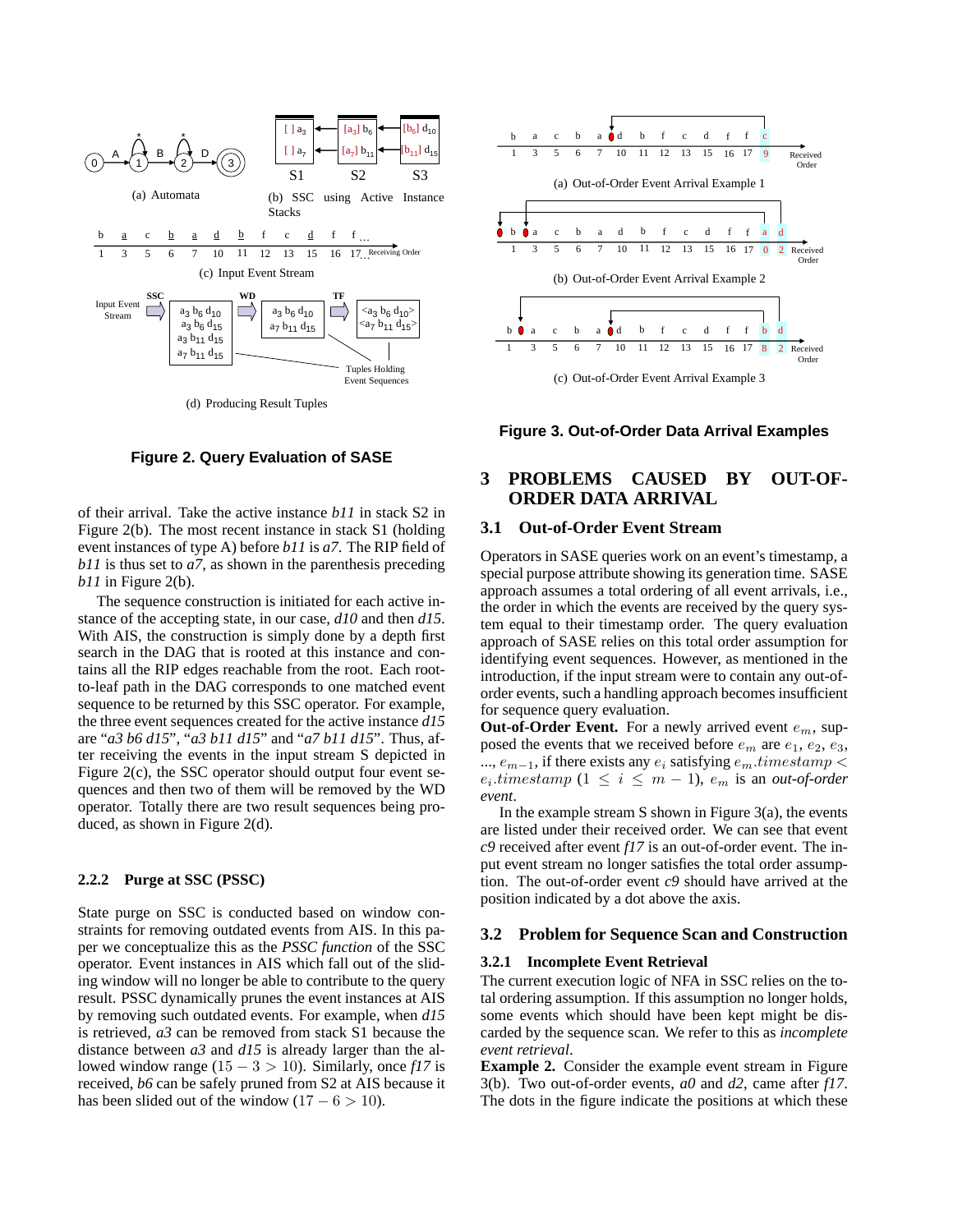two out-of-order events should have arrived under the event timestamp order. We can see that "*a0 b1 d2*" is an event sequence which should be constructed by the SSC. However, during the event retrieval of SSC by using NFA, when *b1* arrives, automaton state *s2* hasn't been activated yet. Hence, *b1* will simply be discarded. At the moment when the *a0* and *d2* are received, the event *b1* is gone. Thus the sequence "*a0 b1 d2*" is missed.

From the above example we observe that such incomplete event retrieval potentially causes some qualified event sequence being missed.

#### **3.2.2 Event Misplacement**

The retrieved events during the sequence scan will be placed in AIS for event sequence construction. Based on the total order assumption, newly arriving events are placed on top of the corresponding stack in AIS. For example, when *a7* is retrieved, it will be put on top of stack S1. Under the total order assumption, this simple "append" approach works correctly. However, with out-of-order event inputs, located events might be placed into the wrong spot in AIS during sequence scan. We refer to this as *event misplacement*.

**Example 3.** Still consider the example event stream in Figure 3(c). Assume the out-of-order event, *b8* and *d2* arrive after *f17*. The dots above the axis show the position where *b8* should have arrived under the event timestamp order. If evaluating correctly, one candidate event sequence, "*a7 b8 d10*", should be produced after receiving *b8*. However, by simply appending *b8* to stack S2, *b8* will be placed under *b11*, with the RIP field set to *a7* (Figure 4(a)). The event sequence "*a7 b8 d10*" thus would never be constructed. Similarly, by simply appending *d2* to stack S3, *d2*'s RIP will be pointing to the newly appended *b8* (Figure 4(b)). Thus incorrect seqences such as "*a3 b6 d2*" and "*a3 b11 d2*" will be produced in the sequence construction.

From the above example we observe that such event misplacement potentially causes the SSC operator to miss event sequences and to produce incorrect event sequences.





#### **Figure 4. Event Misplacement in AIS**

### **3.3 Problem for Purge at SSC**

A basic mechanism for window constraint-based AIS checking is to compare the difference between the checked event and the latest event received by the system. According to the sliding window semantics, any matching event sequence " $e_1$   $e_2$  ...  $e_m$ " for event pattern *SEQ(E<sub>1</sub>*,

 $E_2$ , ...,  $E_m$ ) must satisfy the time-based constraint that  $(e_m.time stamp - e_1.time stamp) < W$ . For any event instance  $e_i$  kept in AIS, it can be purged from the stack once an event  $e_k$  with  $(e_k.time stamp - e_i.time stamp) > W$  is received by the query engine. However, with out-of-order data arrivals, the above window constraint-based AIS purge is no longer "safe".

**Example 4.** In Figure 3(c), the out-of-order event *b8* comes after *f17*. The out-of-order *b8* should be put together with *a3* and *d10* to form a candidate event sequence output ("*a3 b8 d10*") during the sequence construction. However by the above AIS purging, *a3* would have already been removed.

Suppose the problem from Section 3.2.1 and 3.2.2 are solved. Retrieving an out-of-order event might then trigger the construction of a new candidate event sequence, such as "*a3 b6 d8*" in *Example 4*. We refer to such event sequences which consist of some out-of-order event, like the sequence "*a3 b6 d8*", as *out-of-order event sequence*. Out-of-order data arrival triggers the construction of out-of-order event sequences. We can see from the above example that PSSC purges some events from AIS which might be needed for forming such out-of-order event sequences in the future. We refer to this as *unauthorized AIS purge*. It prevents some out-of-order event sequences from being constructed by the SSC operator. For example, "*a3 b6 d8*" can never be constructed due to the AIS purging on *a3* or *b6*. Intuitively we can see that once out-of-order data arrival is possible, any data purge at AIS becomes "unsafe", as expressed by the claim below.

**Clame 1**: Any data purge of active instance stack (AIS) is unauthorized unless the total order on the data arrival holds for the input stream.

*Proof.* For any event instance kept by  $e_i$  in AIS, suppose that it is purged at some moment during the evaluation, and let's assume the event received right before  $e_i$  is purged is  $e_k$ . There can be out-of-order events  $e_1, e_2, e_3, ..., e_i, e_{i+1}, e_{i+2}, ..., e_m$  received after  $e_k$ , with  $e_1$ .timestamp  $\lt e_2$ .timestamp  $\lt$  $\ldots \quad < \quad e_{i-1}.time tamp$  $\langle e_i.timestamp \mid \; <$  $e_{i+1}.times tamp \quad < \quad \ldots \quad < \quad e_m.times tamp \quad \text{and}$  $(e_m.time stamp - e1.time stamp) < W$ . Thus,  $e_i$ can be used to form a future potential out-of-order event sequence " $e_1 e_2 ... e_i ... e_m$ ". Hence the purge on  $e_i$  is an unauthorized AIS purge.

#### **3.4 Summary**

Above we have discussed the SSC operator and its state purge function causing the *missing sequences* and *producing incorrect sequences*, as shown in Figure 5 from (1) to (2), corresponding to the SSC operator and the PSSC function described in Section 3.2 and 3.3. In Figure 5, the query plan of the following event sequence query is given as "*EVENT SEQ*  $(E_1, E_2, ..., E_m)$  *WITHIN W*". We can see that the problems are all related to the in-memory data structures (AIS) at SSC. Assuming that precise query result is required, evaluation approach in Section 2 is no longer sufficient once out-of-order data arrival is possible.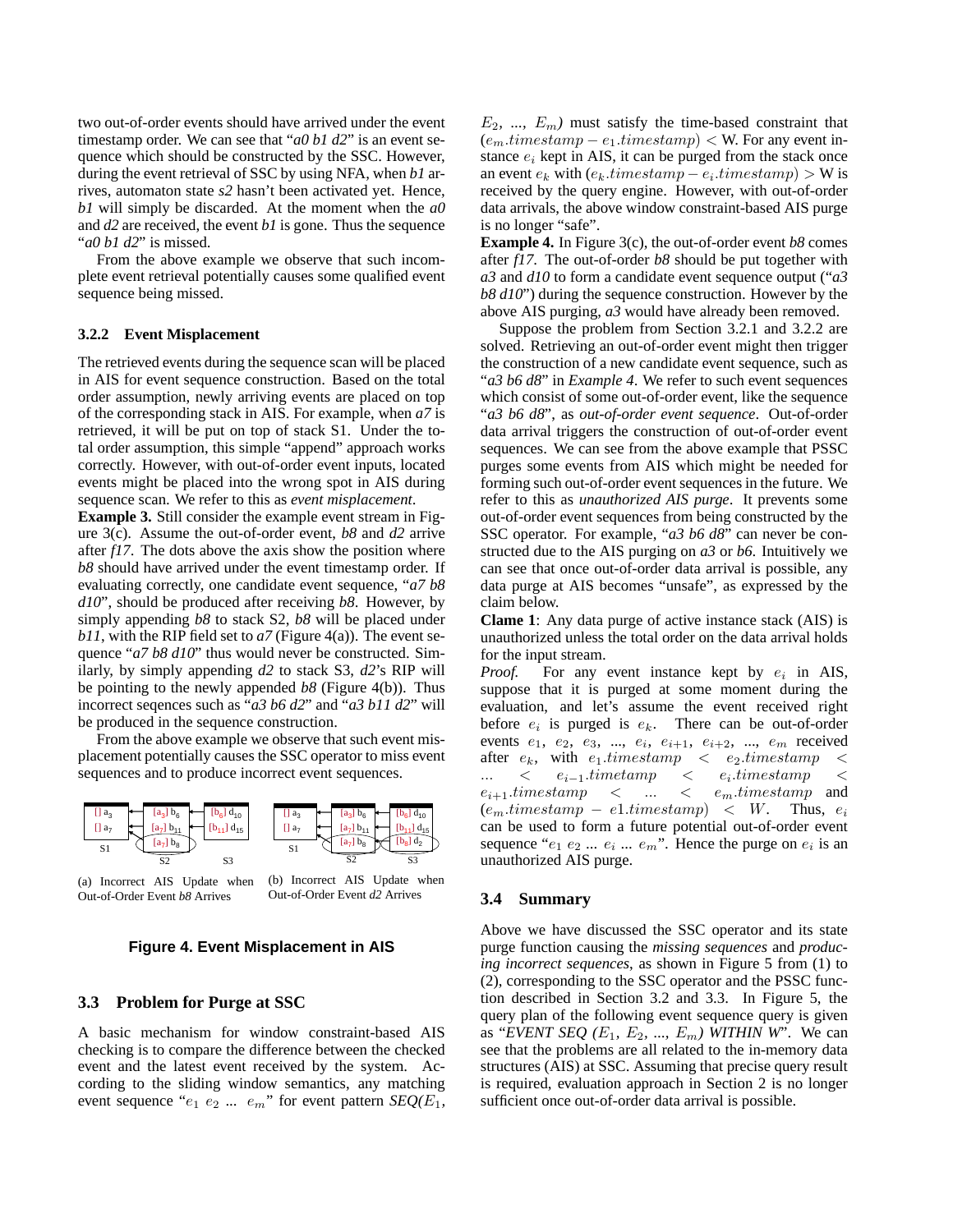

**Figure 5. Problem Observation**

# **4 SOLUTION**

In this section, we propose a solution framework to handle out-of-order data arrival in sequence query evaluation.

### **4.1 Assumption on Un-Ordered SSC Output**

Construction of the out-of-order event sequence actually is delayed by its out-of-order event components. Suppose *a0* and *d2* in *Example 2* both were to arrive in order. Then the sequence "*a0 b1 d2*" would have been constructed before "*a3 b6 d10*". Assuming the execution of SSC produces output event sequences whenever new sequences are being formed, with out-of-order data arrival, the output order of the SSC can no longer be guaranteed.

If ordered output is needed from the SSC operator, additional semantic information such as K-Slack factor or punctuation is needed to "unblocked" the on-hold candidate sequences from being output by the SSC operator. Since the input event stream to the query engine is unordered, it is reasonable to produce unordered output events to downstreams. Thus in this work, we permit unordered sequence output at the SSC operator.

## **4.2 Solution for SSC**

SSC operator consists of three major procedures: (1) event retrieval, (2) AIS construction and (3) event sequence production, with the first two affected by out-of-order data arrival as our previous discussion in Section 3.2. The following is our proposed mechanism for event retrieval and AIS construction.

**Event Retrieval Mechanism.** To avoid incomplete retrieval, all states of the NFA need to be set active before the retrieval over the event stream. Let's look at *Example 2*. With all the automaton states activated at the beginning, *b1* can be retrieved by the automaton even though no A events have appeared before it.

**AIS Construction Mechanism.** For avoiding event misplacement, we have to insert the retrieved events into the right position of AIS. In the case of total order, any new received event can be simply appended to the end of the sequence. We refer to this as the "*append semantics*". When events can arrive out of order, the "*sort semantics*" need to be applied: for each event instance that triggers a transition in NFA, instead of simply appending it to the stack, we search for a proper insertion place in the corresponding stack to guarantee that the event instances in the same stack are in chronological order from bottom to top. Also, the context pointer (RIP) of the inserted event  $e_i$  needs to be correctly set. Besides that, if  $e_i$  is not the rightmost event type in the sequence query, RIP of the event instances in the right-adjacent stack might need to be updated as well. If the timestamp of  $e_i$  is in between of an event  $e_k$  in the rightadjacent stack and the event pointed by  $e_k$ 's RIP field,  $e_k$ 's RIP field will need to be reset to  $e_i$ .

**Example 5.** Similarly to *Example 3*, let's again consider the event stream in Figure 3(c) with out-of-order event *b8* arriving after event *f17*. Once *b8* is received, it is inserted between *b6* and *b11* in stack S2. Event *b8* is not of a final state event type in the sequence query. Thus we need to check the D instances in stack S3 to see whether any of their RIP field needs to be reset. Since *b8* becomes the most recent event in stack S2 whose timestamp is smaller than the timestamp of *d10*, the RIP field of *d10* should be reset from the original *b6* to *b8*.

Once a new event  $e_i$  is retrieved, it might trigger the construction of event sequences in SSC. By the total order assumption, only events from the rightmost event pattern in the sequence query (D events in *Example 1*) trigger the event sequence construction in SSC. However, with out-of-order data arrival, any located event might trigger sequence construction in SSC. If the event retrieval and AIS construction are correctly handled as above, the SSC operator needs to produce out-of-order event sequences whenever some new opportunity arises. For instance, two out-of-order event sequences - "*a3 b8 d10*" and "*a3 b8 d15*" - should be constructed by SSC after *b8* is inserted into the stack S2 in *Example 5*. Generally, the proposed process for the SSC operator which handles out-of-order data arrival is shown by the below *Algorithm 1*.

| <b>Algorithm 1</b> Out-of-Order Handling Incorporated SSC                                                                                                                                                                                                                                    |
|----------------------------------------------------------------------------------------------------------------------------------------------------------------------------------------------------------------------------------------------------------------------------------------------|
| Input:<br>(1) Sequence Query "EVENT $SEQ(E_1, E_2, , E_m)$ WITHIN W";<br>(2) AIS constructed from previously input events;<br>(3) Newly received event $e_i$ (under event type $E_i$ )                                                                                                       |
| Output:<br>(1) Updated AIS;<br>(2) Sequence output of SSC                                                                                                                                                                                                                                    |
| <b>if</b> event type $E_i$ is among $E_1, E_2, , E_m$ then<br>insert $e_i$ into stack $S_i$ (using 'sort semantics')<br>set $e_i$ 's RIP<br>check RIPs of the instances in $S_{i+1}$ and reset the ones being affected by $e_i$<br>produce event sequences containing $e_i$ if any<br>end if |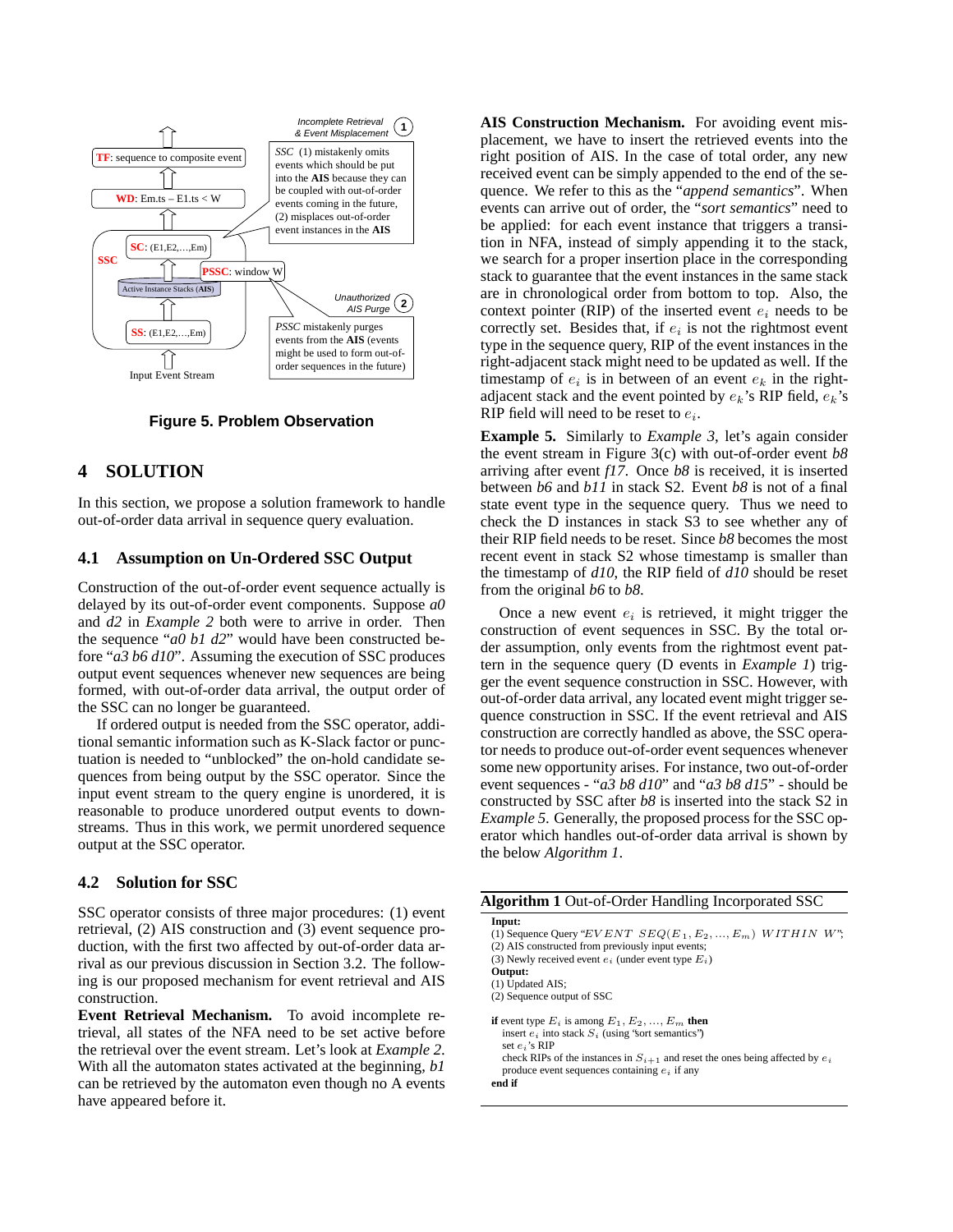**Optimization.** Lines 2 and 3 in *Algorithm 1* add a newly located event into AIS by applying the "sort semantics" and then sets its RIP field. Line 4 checks the RIP field of the event instance in the right-adjacent stack and resets the ones being affected by the newly located event. However, if the received event is "in-time", we will continue to follow the previous "append semantics": that is we simply put the event at the end of the corresponding stack and set its RIP as the most recent event in the left-adjacent stack. Line 4 is no longer necessary for such in-time events. Besides that, sequence construction at Line 5 of *Algorithm 1* would only be triggered when the received event tyep is at the rightmost in the query sequence (events of type D in the above example).

To avoid such overhead caused by treating every event as a "potential" out-of-order event, the SSC operator can maintain an "AIS-CLOCK" value, which equals to the the largest timestamp of events at AIS. *Algorithm 2* shows the optimized approach. Once a newly retrieved event is with a timestamp larger than the current AIS-CLOCK, AIS-CLOCK will be updated to this value. Such an event can be handled simply by the "append semantics" and corresponding steps for in-order events (Lines 3 to 7 in *Algorithm 2*). Whenever a newly retrieved event is with a timestamp smaller than the AIS-CLOCK, we instead apply "sort semantics" and conduct the corresponding out-oforder-specific steps (Lines 9 to 13 in *Algorithm 2*).

**Algorithm 2** Out-of-Order Handling Incorporated SSC with AIS-CLOCK

```
Input / Output:
Same as Algorithm 1
if event type E_i is among E_1, E_2, ..., E_m then
  if e_i timestamp ; AIS-CLOCK then
     buffer e_iinsert e_i into stack S_i (using 'sort semantics')
     set ei's RIP
     check the RIP field of the instances in stack S_{i+1}& reset the ones being affected
    produce event sequences containing e_i if any
  else
    buffer \boldsymbol{e}_iinsert e_i into stack S_i (using 'append semantics')
     set ei's RIP
     if E_i = E_m then
       produce event sequences containing e_i if any
     end if
  end if
end if
```
## **4.3 Solution for PSSC**

When out-of-order data arrival is possible, based on *Claim 1*, no event instance in AIS can be purged safely by the PSSC. To avoid errors, no data purge can ever be applied on AIS. That is not a realistic solution due to its unbounded memory requirement.

Thus, for "unblocking" the PSSC, we need additional semantic knowledge on the stream source to enable the safe data purge on AIS. K-Slack is a well-known approach [6, 5, 3] for processing unordered data streams. In real applications, the K-Slack assumption holds in many situations when predictions about network delay can be considered. Besides that, it is very suitable for producing approximate answers if that is acceptable. Thus, we now propose our solution for data purging at SSC using the K-Slack semantics.

Here K-Slack is based on time units. It means that the out-of-ordering in event arrivals is within a range of K time units. That is, an event can be delayed for at most K time units. For example, in Figure 3(a), the out-of-order event *c9* is received after *f16*. Thus it is delayed for  $7(16 - 9 = 7)$ time units. If we set the K value as 5, the out-of-order data arrival case in Figure 3(a) would never arise.

Window purge using K-Slack compares the distance between the checked event and the latest event received at the system. A CLOCK value which equals to the largest time-stamp seen so far for the received events is maintained. Each time the CLOCK value is updated, PSSC will be notified. According to the sliding window semantics, for any event instance  $e_i$  kept in AIS, it can be purged from the stack if  $(e_i.time stamp + W) <$  CLOCK. Thus, under the out-of-order assumption, the above condition will be  $(e_i.time stamp+W+K) <$  CLOCK. This is because after waiting for K time units, no out-of-order event with timestamp less than  $(e_i+W)$  can arrive. Thus  $e_i$  can no longer contribute to forming a new candidate sequence.

SSC passes the updated CLOCK values up to the PSSC whenever a new event with a larger timestamp is seen. Thus, before Line 1 in *Algorithm 2*, we trigger PSSC by adding the following:

```
IF ei.timestamp > CLOCK
    CLOCK = ei.timestamp
   pass a CLOCK triggering to PSSC
```
*Algorithm 3* depicts the basic approach for AIS purging incorporated into the out-of-order event handling by applying the K-Slack constraint. Each time the CLOCK is updated, PSSC gets triggered. Event instances in AIS will be purged when the previously introduced purge condition is satisfied.

**Algorithm 3** Out-of-Order Handling Incorporated SSC Operator State Purge

| Input:                                                      |
|-------------------------------------------------------------|
| $(1)$ Current AIS;                                          |
| (2) CLOCK triggering from SSC                               |
| Output:                                                     |
| updated AIS                                                 |
| On receiving a CLOCK triggering for event instance e in AIS |
| <b>if</b> e.timestamp + $W + K <$ CLOCK then                |
| purge e                                                     |
| end if                                                      |
|                                                             |

**Example 6.** Let's consider purge when evaluating sequence query *SEQ(A, B, D)* on the data in Figure 2(c). Event instance *a3*, *b6* and *d10* are kept in AIS after *d10* is received. Event *d10*'s RIP points to event instance *b6* and *b6*'s RIP points to *a3*. Suppose event *f21* (which is not shown in the figure) is received after *f16* and the window size W equals to 7. Assume K value equal to 2 for the K-Slack constraint.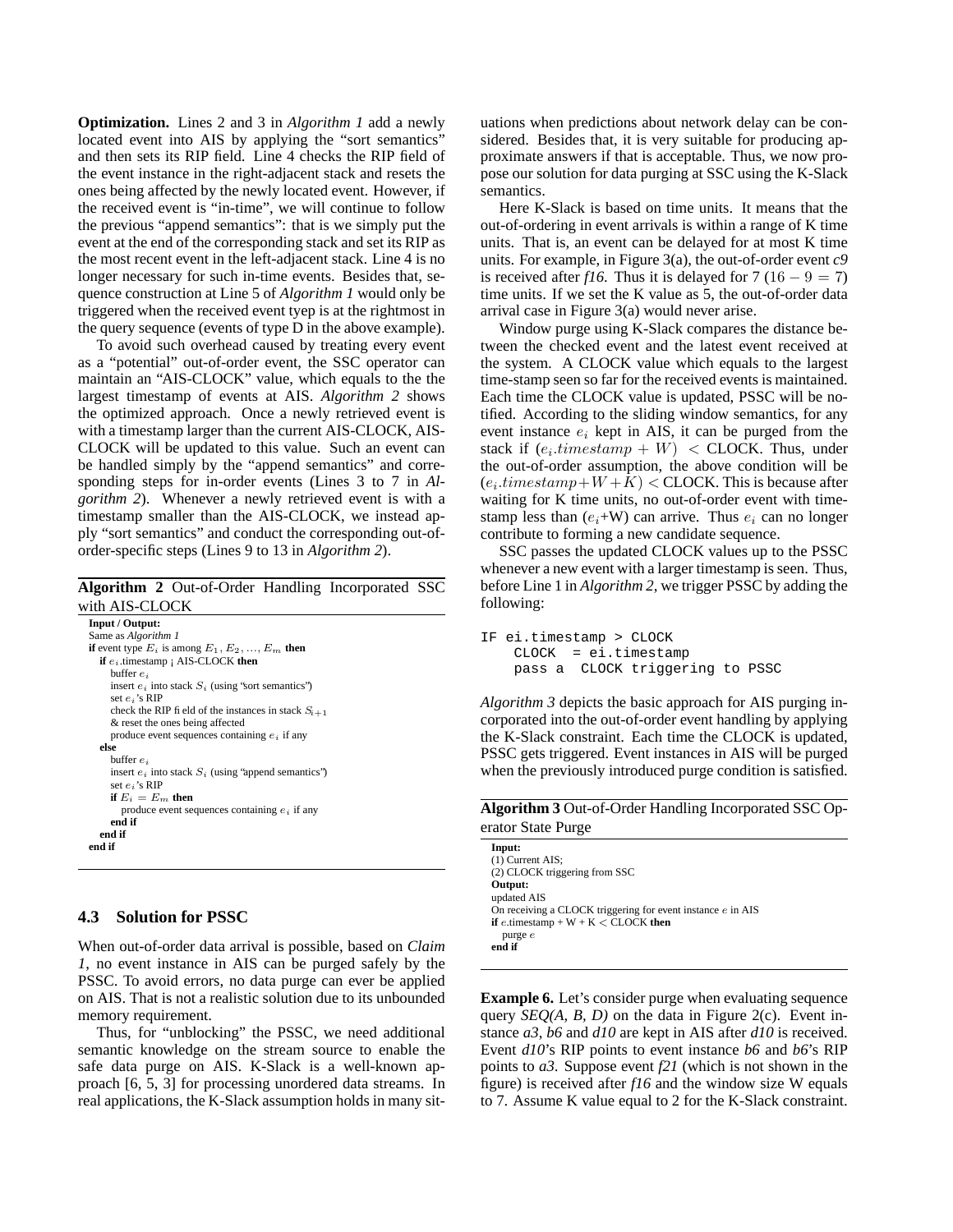As more data is received, the CLOCK value increases and the order of those three event instances being purged from AIS is *a3* (due to  $13 > 3 + 7 + 2$ , when *c13* is met), *b6* (when *f16* is met) and then *d10* (when *f21* is met).

Holding the outdated event sequences in the AIS structure increases the workload of the SSC operator for event sequence construction. Take *Example 6* for instance. For data arrival under the total order assumption, when *b15* is received, both *a3* and *b6* can be purged from AIS (due to  $3 + 7 < 15$  and  $6 + 7 < 15$ ). So, there are only three instances in AIS at this moment: *a7* in stack S1, *b11* in S2 and *d15* in S3. Thus, by receiving *d15*, SSC operator produces one new event sequence output ("*a7 b11 d15*"). In the out-of-order scenario, SSC might produce more sequence output than in the in-order case. In *Example 6*, assume the K value of K-Slack constraint is 10. When *d15* is met, event instances *a3*, *b6* and *d10* are still kept in AIS. Thus, by receiving *d15*, the SSC operator produces three event sequences: "*a3 b6 d15*", "*a3 b11 d15*" and "*a6 b11 d15*". The first two sequences actually should not be produced. This is because *a3*, *b6* are both "outdated" event instances. They are held in AIS just for out-of-order event sequence construction once possible out-of-order events coming in the future. Thus, coupling the in-order event *d15* with the outdated events *a3* and *b6* is not necessary. An event sequence produced by such construction can never be a result sequence because they would be removed later by windowbased filtering (functionality of the WD operator). Thus, it also brings burden to the window-based filtering computation. Many of the outdated event instances may be kept in the AIS stacks if the K value is large. Thus the above overhead on sequence construction and AIS filtering should be considered. Below we propose an optimization technique for decreasing such cost.

**Optimization.** We divide each stack in AIS into two parts: outdated event instances and up-to-date event instances. A divider is set for each stack: instances on or above it are outdated instances and instances below it are up-to-date ones. For a stack without outdated events, the divider is set to NULL. Besides applying the K-Slack-based purge in *Algorithm 3*, the basic data purge introduced in Section 2.2.2 is also applied. The divider for each stack will be set using such basic purge. While an in-order event triggers sequence construction in SSC (Line 12 and Line 13 in *Algorithm 2*), only the events under the divider in each stack will be considered.

Again let's look at *Example 6* with a K value equal to 10 and window W equal to 7. When *d15* is met, the divider of stack S1 is set to *a3* and the divider of stack S2 is set to *b5*. Thus, only one new sequence ("*a7 b11 d15*") will be constructed when the in-order event *d15* is received. Construction of event sequences "*a3 b11 d15*" and "*a6 b11 d15*" is avoided by applying the AIS partition.

# **5 EXPERIMENTAL EVALUATION**

We have implemented our proposed techniques in a prototype system using Java 1.4. We also implemented an event sequence generator for simulating sequences under different properties. Experiments are run on two Pentium4 3.0Ghz machines each with 512M RAM. The percentage of the out-of-order events and the K-Slack factor are set in the generator. In our experiments, one machine generates and sends the event stream to the second machine, i.e., the query engine. Below we study our experimental result of our proposed techniques.

### **5.1 Sequence Scan and Construction**

Figure 6 shows the CPU gain when applying the AIS-CLOCK technique introduced in Section 4.2. A sequence query of length 6 (i.e., *SEQ (A, B, C, D, E, F)*) is run on five different data sets, with the size ranging from 20000 to 100000. The percentage of out-of-order events is 90% in all datasets. Y axis shows the accumulated cost on runtime AIS construction (inserting events and resetting RIP) during the query evaluation. We observe that applying AIS-CLOCK can reduce the overall cost of AIS construction even though the percentage of in-order data is very small. For a decreased percentage of out-of-order data, the performance gain in CPU cost increases. Take the dataset with 80000 events as example. The gain of applying AIS-CLOCK jumps from 8% to 43% if the out-of-order percentage is decreased from 90% to 30%.

## **5.2 Purge at SSC**

We now study the performance of applying AIS partition during the SSC purge. A sequence query of length 6 is run and the window size is set as 20. Performance gain on memory is shown in Figure 7 and in CPU cost is shown in Figure 8. Through partitioning AIS, construction of outdated event sequences will be avoided for the in-order portion of the input stream. We observe that either a larger percentage of "in-order" events or a larger value slack factor result in more memory and CPU gain by applying AIS partition. Studying quantitively, the ratio of intermediate buffer size of SSC is directly proportional to the value of  $((K+W)/W)^S$ , where K is the value of the slack factor, W is the window size and S is the length of the query sequence. Due to the space limitation, further discussion is skipped in the paper.

#### **5.3 Overhead of Out-of-Order Handling**

We now test the overhead of our out-of-order event stream processing techniques. We utilize the same setting in Section 5.1 but the out-of-order data percentage is set as 0%. In other words, all the input events are "in-order". Thus, evaluation based on the total order assumption can be applied in this scenario. The simple approach based on total order assumption and the out-of-order incorporated approach are compared in Figure 9. The performance difference (execution time denotated on the Y axis) is then the overhead of applying the out-of-order handling. Proposed techniques of AIS-CLOCK and AIS partition are both applied in the outof-order incorporated approach. The overhead ranges from